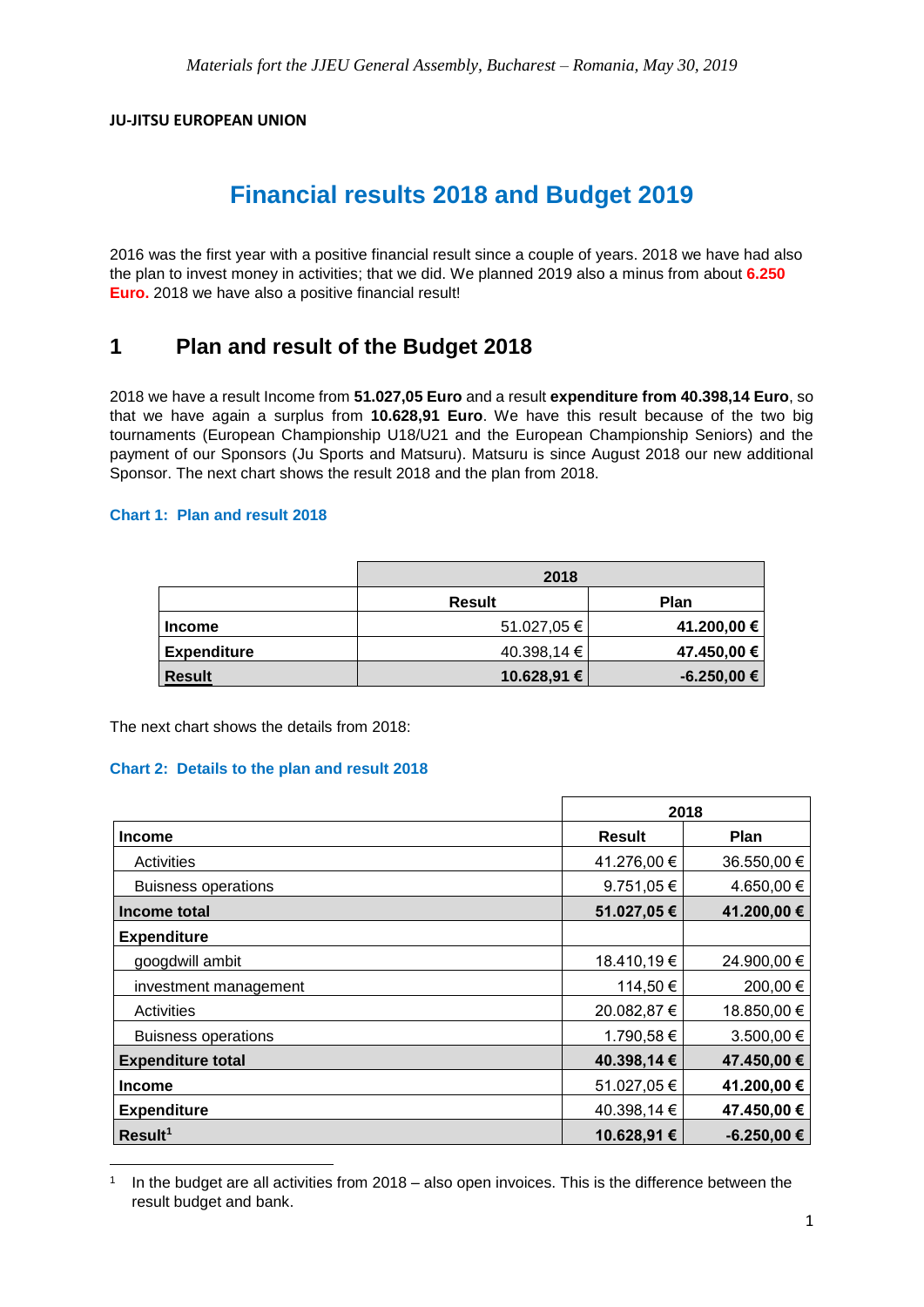Not in the Budget is the share of the fee for the World Cup U15 and World Championships 2018. We are still in contact with the JJIF about the share and the way how to organise.

Our bank account shows in total at the end of the year a deposit from about 56.668,48 Euro. The next chart shows the deposit at the end of the year (2015 – 2018).

| <b>Banken</b>         | 31.12.2015  | 31.12.2016  | 31.12.2017  | 31.12.2018  |
|-----------------------|-------------|-------------|-------------|-------------|
| <b>BNL</b>            | 27.945,21 € | $0,00 \in$  | $0,00 \in$  | $0,00 \in$  |
| Volksbank #1397249    | $0,00 \in$  | 12.282,15€  | 7.422,61 €  | 16.668,48 € |
| Volksbank #37583766   | $0,00 \in$  | 30.000,00 € | 40.000,00 € | 40.000,00 € |
| <b>Volksbank VISA</b> | $0,00 \in$  | $0,00 \in$  | $0,00 \in$  | $0,00 \in$  |
| Bankguthaben gesamt   | 27.945,21 € | 42.282,15€  | 47.422,61 € | 56.668,48€  |
| Cash                  | 3.295,54 €  | $0,00 \in$  | $0,00 \in$  | $0,00 \in$  |
| <b>Total</b>          | 31.240,75€  | 42.282,15€  | 47.422,61 € | 56.668,48€  |
| Surplus               |             | 11.041,40 € | 5.140,46 €  | 9.245,87 €  |

#### **Chart 3: Bank account 31.12. (end of the year) 2015 - 2018**

Since the new board works together in this composition, we have a surplus from 2015 till 2018 from 25.427,73 Euro.

#### **Thanks for the good team work 2018 and thanks to our active members!**

# **2 The Budget 2019**

2019 we will also invest money in education and in meetings to develop Jiu-Jitsu in Europa and worldwide. We will invest in referee education, technical meeting (ETM2 in Sweden, fair play) and some other activities. The next chart shows the Budget 2019.

#### **Chart 4: Budget 2019 (overview)**

| <b>Income</b>              | Plan             |
|----------------------------|------------------|
| Activities                 | 40.700,00 €      |
| <b>Buisness operations</b> | 9.500,00 $\in$   |
| Income total               | 50.200,00 €      |
| <b>Expenditure</b>         |                  |
| googdwill ambit            | 33.150,00 €      |
| investment management      | 150,00 €         |
| Activities                 | 24.850,00 €      |
| <b>Buisness operations</b> | 3.250,00 €       |
| <b>Expenditure total</b>   | 61.400,00 €      |
| <b>Income</b>              | 50.200,00 €      |
| <b>Expenditure</b>         | 61.400,00 €      |
| <b>Result</b>              | $-11.200,00 \in$ |

2019 we planned also a minus from about 11.200 Euro. The next charts show the details of our plan for 2019.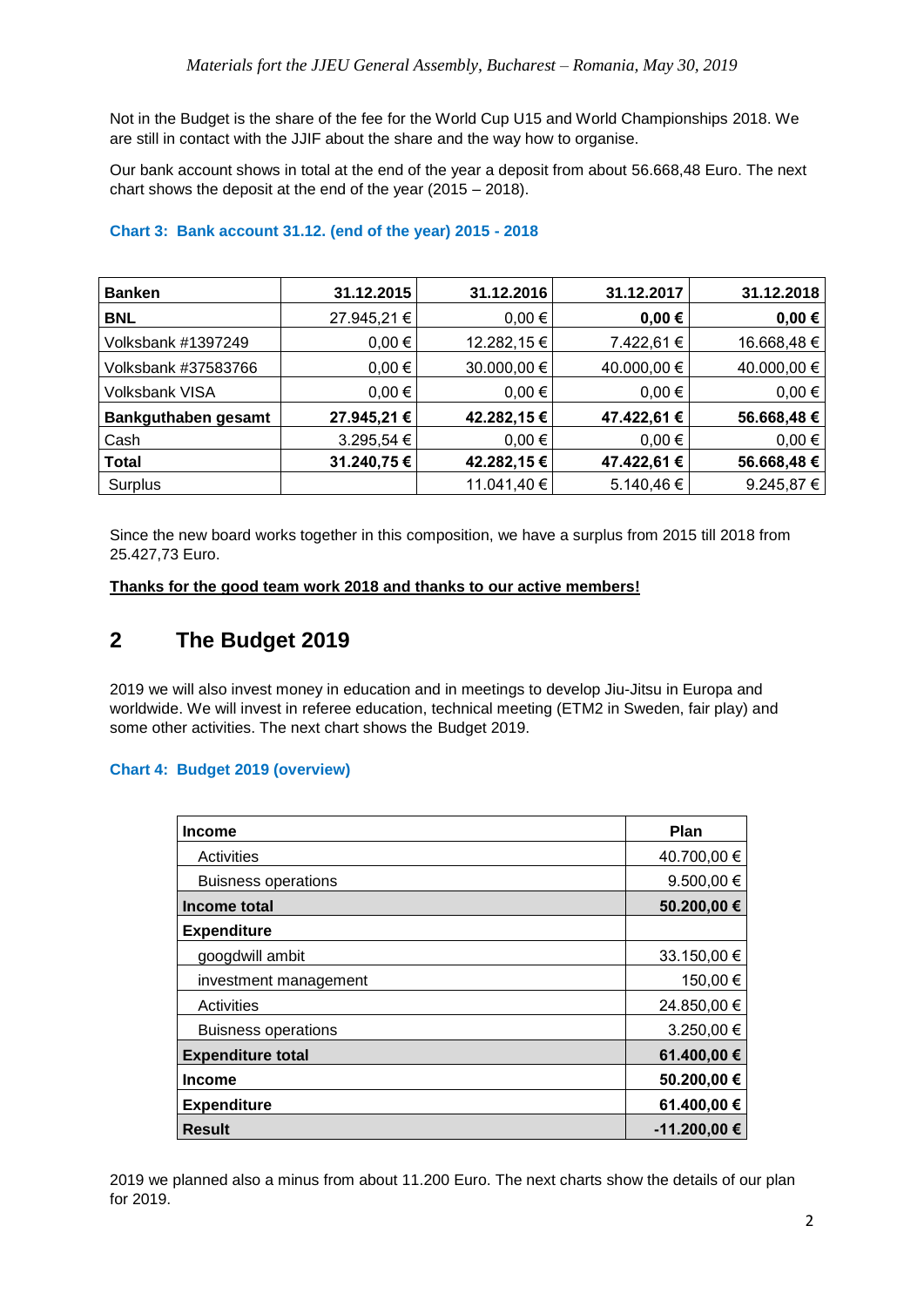### **Chart 5: Budget 2019 (Income)**

| Income total                                     |      | 50.200,00 €    |
|--------------------------------------------------|------|----------------|
|                                                  |      |                |
| <b>Goodwill ambit</b>                            |      |                |
| Membership fees (part of the JJIF)               | 1100 |                |
| donate                                           | 1110 |                |
| other                                            | 1120 |                |
| <b>Investment management</b>                     |      |                |
| interest                                         | 2100 |                |
| surrender of marketing rights                    | 2110 |                |
| other                                            | 2120 |                |
| <b>Activities</b>                                |      | 40.700,00 €    |
| JJIF World Championship and World Cups           | 3100 | 1.500,00 €     |
| European Championship senior                     | 3110 | 8.500,00 €     |
| European Championship juniors (U21/U18)          | 3120 | 12.500,00 €    |
| European Cup(U15)                                | 3130 | 1.500,00 €     |
| European Cup Duo                                 | 3135 | 2.500,00 €     |
| <b>Continental JJIF-Ranking list-Tournaments</b> | 3140 | 8.500,00 €     |
| European Cup (Ne-waza, Fighting) Tournament      | 3150 | 1.500,00 €     |
| European Master Tournament                       | 3160 | 500,00 €       |
| <b>Referee Courses</b>                           | 3170 | 3.000,00 €     |
| Summer camp JJEU                                 | 3180 | 500,00 €       |
| other activities                                 | 3190 | 200,00 €       |
|                                                  |      |                |
| <b>Business operations</b>                       |      | $9.500,00 \in$ |
| Sponsoring                                       | 4100 | 9.500,00 €     |
| Merchandising and JJEU Shop                      | 4110 | $0,00 \in$     |
| others                                           | 4120 | 150,00 €       |